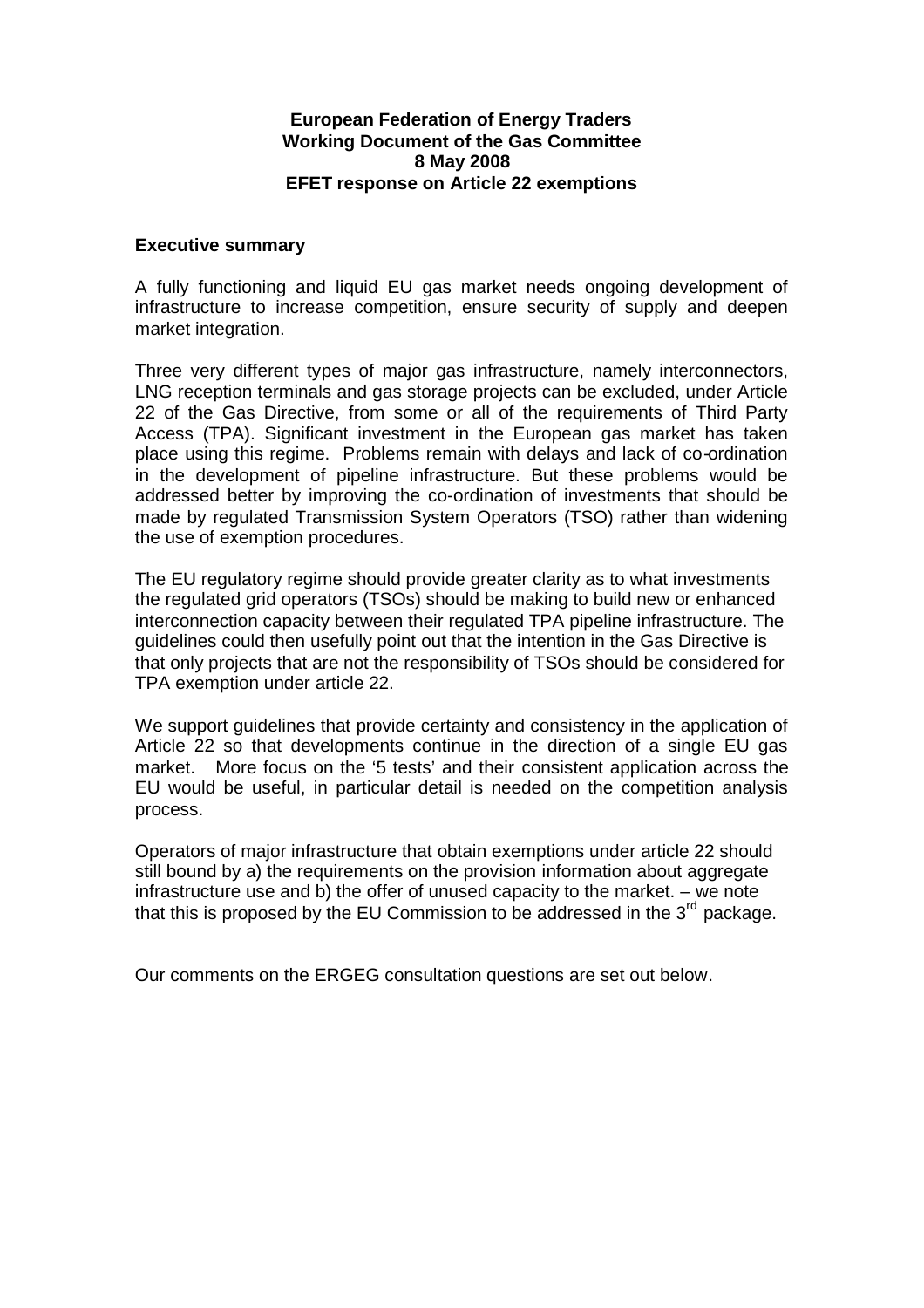#### **European Federation of Energy Traders Working Document of the Gas Committee 8 May 2008 Answers to the ERGEG Consultation on Draft guidelines (Ref: E07-GFG-31-07, 5 March 2008)**

#### *Article 22 exemptions*

*♦Do you consider the described general principles and guidelines appropriate to achieve a consistent and transparent framework for competent authorities when deciding on exemption procedures?*

- An exemption from TPA for new gas infrastructure must be for an individual case, but assessed in the same way for all projects. We therefore welcome detailed guidelines that remain within the scope of the legislative text of the Gas Directive.
- Consistency and transparency in the regulatory decision making process is essential, but it is not clear that these guidelines require Regulators to be transparent about their assessments under article 22, nor that the methodologies described in the guidelines would lead to the same results when applied by different regulators.
- Notwithstanding the comments below, the combination of general principles and more specific guidelines provide a good basis for developing a robust framework for Article 22 exemption decisions.
- Competent authorities should demonstrate they have used the guidelines in deciding on an exemption application and ERGEG (ACER) could have a reporting role in this respect.
- ♦*Do you consider the present scope of eligible infrastructure to be too narrow?*
	- It should be made clear that the quidelines only apply to major infrastructure.
	- There are also inherent differences between interconnectors, LNG terminals and storage; the goal of a single gas market implies an integrated transmission grid for which there is fair and non-discriminatory EU-wide regulated TPA for this monopoly service, whereas the goal for storage could be a competitive service in many parts of Europe. This could, and indeed should, also be clarified in the scope.

Regarding pipeline infrastructure, it is essential that the obligations and responsibilities of TSOs to ensure adequate interconnection capacities between their systems is absolutely clear. It is only those projects that are outside the responsibility or obligations of a regulated TSO that should be considered for article 22 exemption.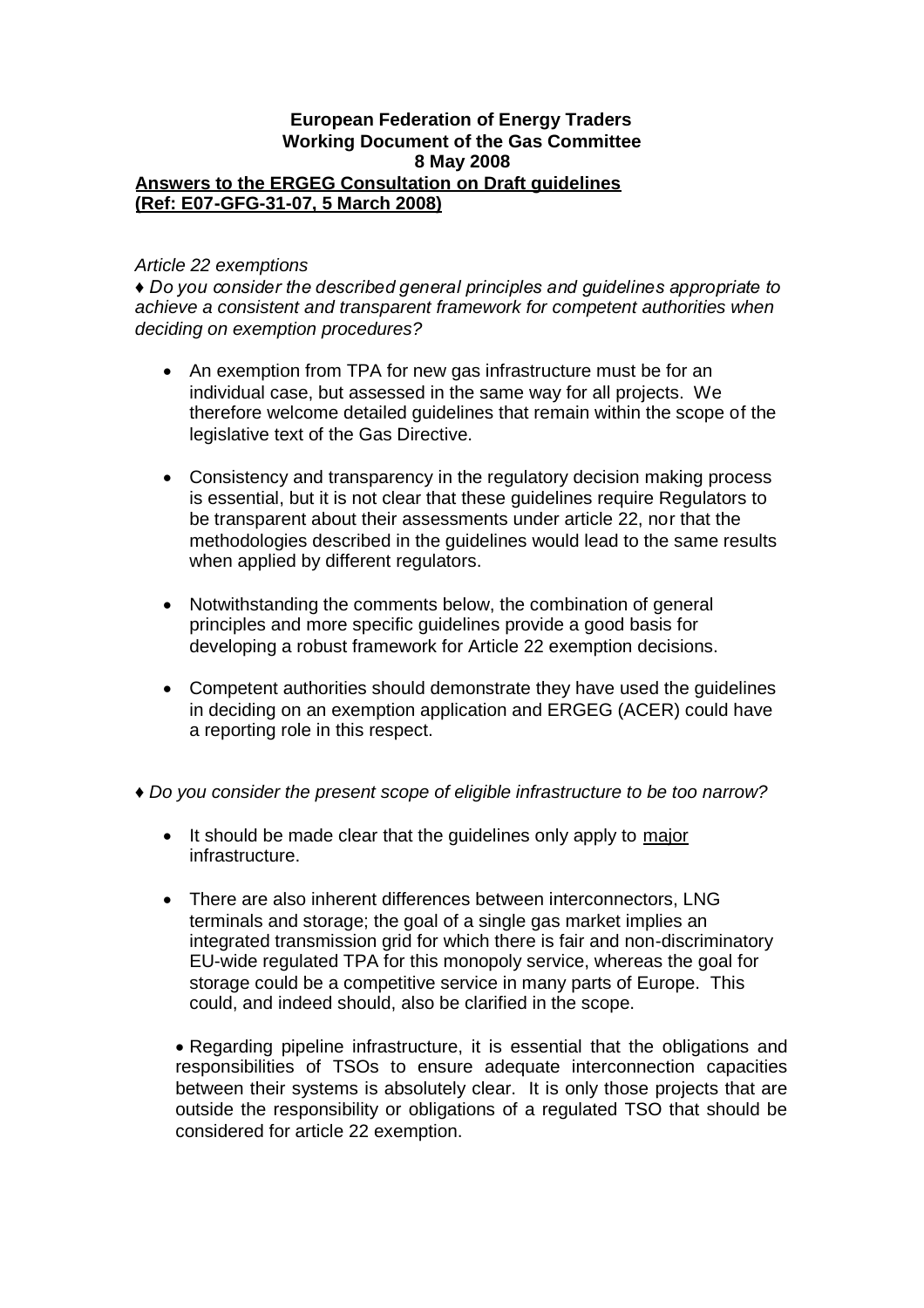*♦Do you consider open season (or comparable) procedures an important tool in assessing market demand for capacity with respect to determining the size of the project applying for exemption, as well as in the subsequent capacity allocation? Should open season (or comparable) procedures be mandatory*?

- **EFET has made its views clear on Open Seasons (see www.EFET.org** January 2007, and the Annex at the end of this document)
- Well-designed Open Seasons can be an effective way to allocate capacity.
- However, an Open Season is not the only principle to determine capacity needs for special projects. If an exemption is subject to a case-by-case analysis, an open season should not be mandatory.
- Clarification on what constitutes an open season (expressions of interest, auctions for limited amounts of capacity) would be welcome, for example whether or not the approach by Spanish and Italian authorities on LNG terminals constitutes a valid interpretation of Article 22 procedures.
- Unfortunately, most recent experience with Open Seasons fails to deliver either the clarity on economics or the consistency between TSOs and regulators that are both needed for efficient interconnector investment.
- Improvements to Open Season procedures are urgently needed if they are to be used as a key tool in the article 22 decision process.
- When considering whether an open season should be employed it is important to consider fully whether or in what form an open season may or may not be practicable
- Other methods of offering and allocating capacity may be appropriate, but they must still meet the key tests.
- *♦Should open seasons also be used to allocate equity?*
	- No, open seasons must not be mandated for equity allocation. This could undermine the business plan.
	- Infrastructure projects need reliable investors and structures for financing. Either the bankable (financing) structure should exist though the normal regulated regime, or if there is an exemption from regulated TPA then there must be no regulatory interference in the financing of the project.
	- If an investor could force its way into a JV that might severely compromise the operation of the JV company, particularly if the new equity holder were not an approved counterparty of the existing equity holders. This might even provide a vehicle for preventing the development new capacity!

♦*Some stakeholders think that Art. 22 should be applied differently to LNG terminals as they may be generally better suitable for enhancing competition and*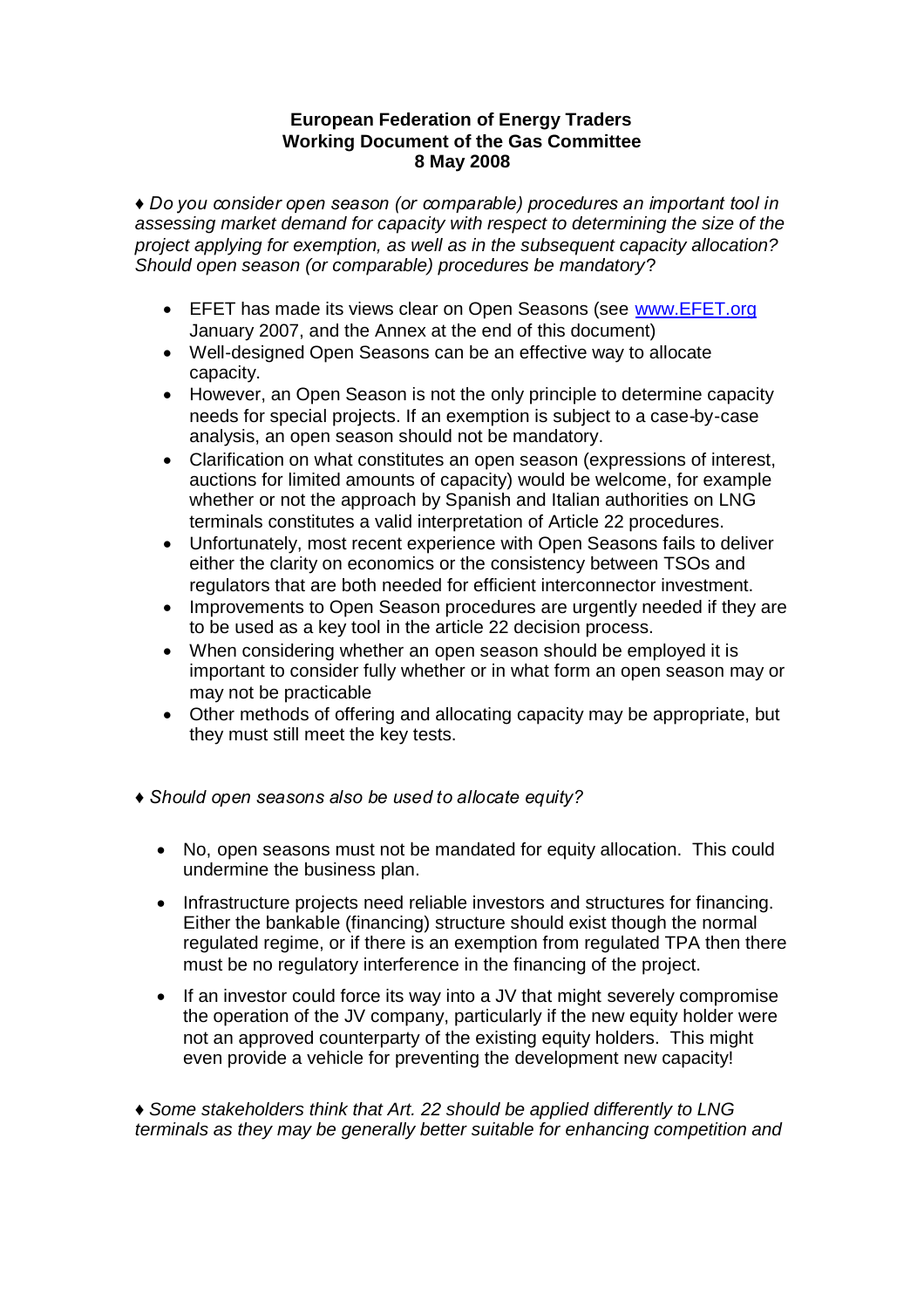*security of supply than other types of eligible infrastructure. What is your point of view on this? If you agree, how should this be reflected in the guidelines?*

• If the competition assessment is undertaken properly it should identify whether an LNG project is particularly beneficial to competition and security of supply – the application of Article 22 should be 'technology neutral' otherwise there is a risk that investment decisions will be distorted. However, further guidance may be necessary to ensure that the assessment takes account of the differential impact that infrastructure type may have on competition and security of supply.

# *♦Are the described criteria for assessing the effects of an investment in infrastructure on enhancement of competition in gas supply appropriate?*

- The list of criteria that the applicant must provide is appropriate apart from: "existing and (other) potential competitors; and comparing and ranking the proposed project with other existing and planned project". Clearly, a view will have been formed about the commercial viability of the project taking into account possible future market developments but this cannot be used to rank the project against hypothetical projects that may or not be developed by other parties.
- In assessing the impact of the investment on competition, the NRA should take into account additional information that it should hold as part of its existing duty to monitor the level of competition in the market. For example switching rates in the retail market, wholesale liquidity and past capacity usage of similar facilities. This information is particularly relevant if the investor is an incumbent.
- It is crucial that competent authorities take into account the greater likelihood that competition will be enhanced when an exemption is given to a new entrant. The only way a new entrant exemption could be detrimental to competition would be if the incumbent had managed to secure a sufficient level of capacity (for example through an open season process) that gave rise to competitive concerns.

## *♦Are the described criteria for assessing the effects of an investment in infrastructure on enhancement of security of supply appropriate?*

- Diversification of suppliers should be added to the criteria as this will enhance security of supply.
- Security of supply<sup>1</sup> (e.g. reliability of deliveries) as well as competition could also be enhanced by increasing the capacity of existing infrastructure. Such an increase might have the same risk profile as a new investment and

 $1$  Investment to enhance pipeline capacity to maintain secure of supplies to customers is a basic responsibility of the regulated TSO and should be covered by the normal regulatory regime.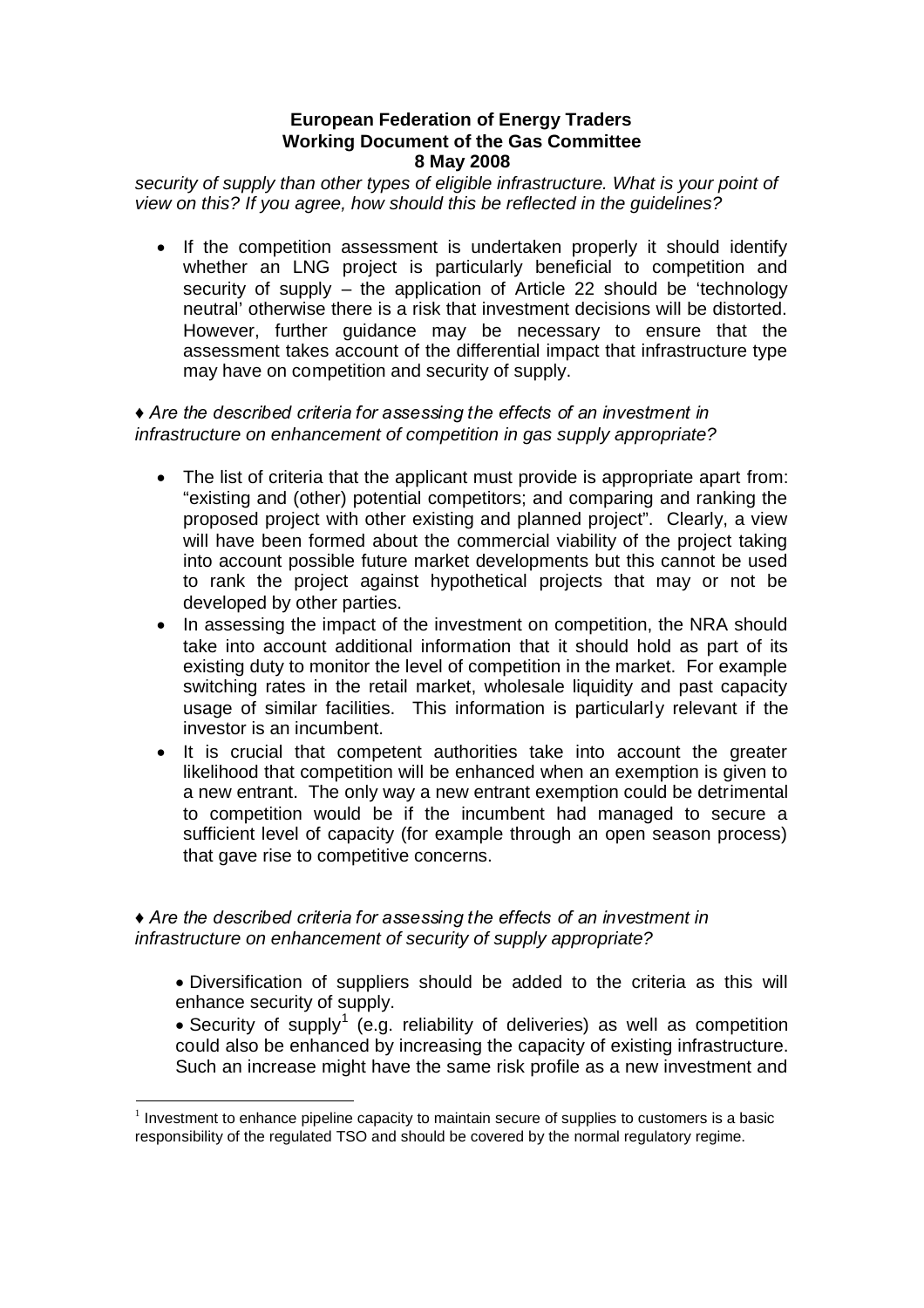should not be treated differently.

- *♦Are the described criteria for the risk assessment appropriate?*
- It is difficult to see how regulators will be able to develop a hypothetical regulated benchmark to compare against the proposed exemption. It is not possible to compare the financing of such projects under a system of regulated TPA with the financing under TPA exemption. Information concerning the regulated gas network, tariffs and demand would not necessarily be known over the lifetime of the proposed project
- The project sponsor should be able to demonstrate to the regulator the underlying level of risk associated with the project – including through sensitivity analysis of its business plan.

*♦Are the described criteria for assessing whether the exemption is not detrimental to competition or the effective functioning of the internal gas market or the efficient functioning of the regulated system to which the infrastructure is connected, appropriate?*

- The applicant would not have all of the necessary information to demonstrate the final impact on connected infrastructure. It should be the responsibility of the competent authority, when consulting on the exemption application, to seek the views of all market participants – including owners and users of connected infrastructure – to understand the impact of the exemption.
- The assessment should also examine whether an exemption would have a material effect (positive or negative) on liquidity in the relevant wholesale market.
- *♦To what extent should consultations with neighbouring authorities be done?*
- Coordination between authorities is crucial to ensure a smooth, consistent and transparent exemption assessment process. In the case of an interconnector, consultation and decisions should be made jointly by the competent authorities in the directly connected markets.
- For other infrastructure, it is important to look at the 'relevant market'. If the investment in one country has the potential for a significant impact elsewhere then the relevant competent authorities should be consulted along with market participants. These views should be taken into account by the 'host competent authority' in deciding on the exemption application.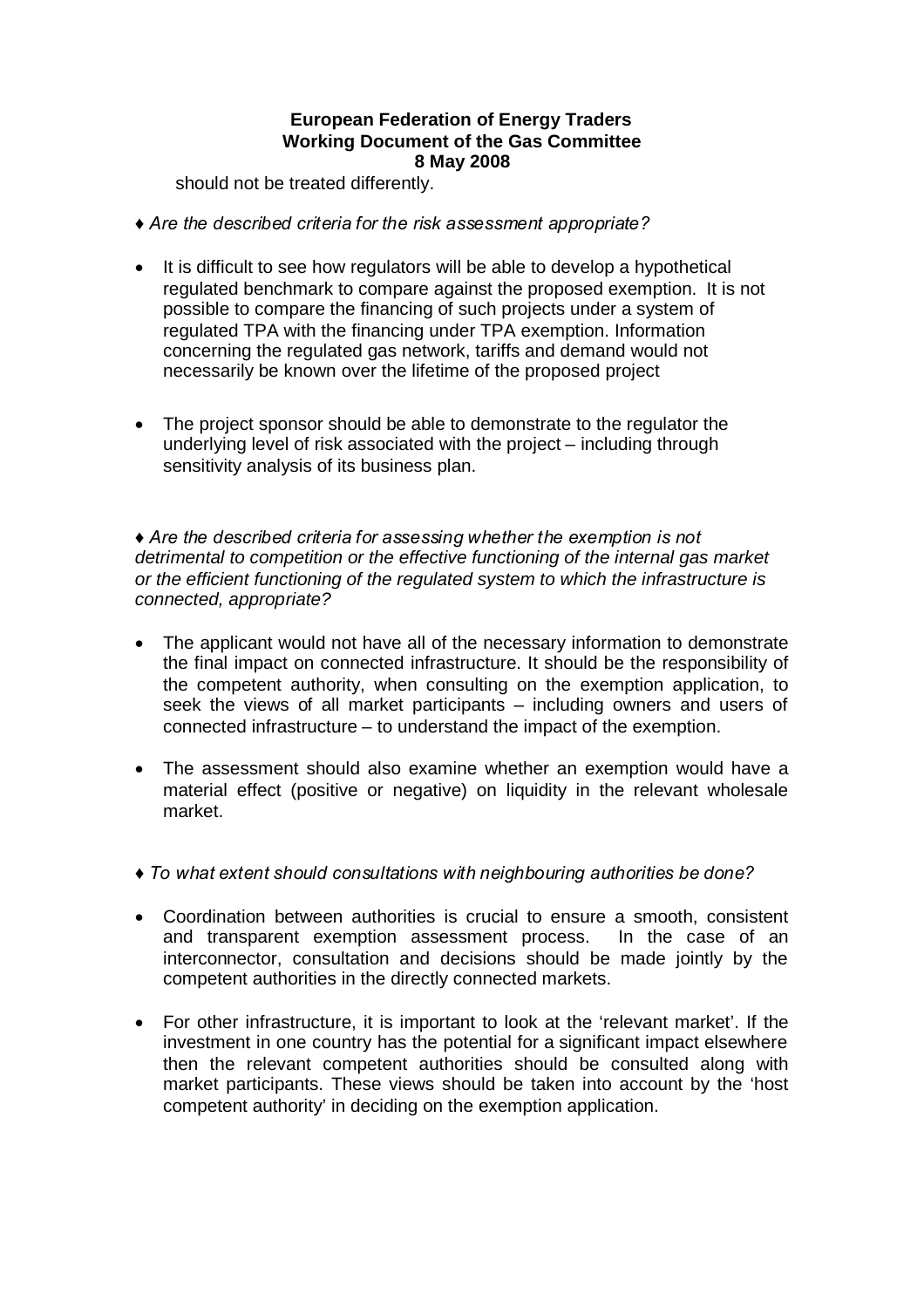*♦Parts 3.3.1.1 and 3.3.1.2 of the proposed guidelines deal respectively with partial and full exemptions. Do you consider the described decisions (partial/full exemption) appropriate in safeguarding the goal of Directive 2003/55/EC in making all existing infrastructure available on a non-discriminatory basis to all market participants and safeguarding the principle of proportionality?*

- The guidelines should not describe in detail the form of partial exemption that could be used as this should be determined by the competition assessment on a case-by-case basis.
- It would be better if the guidelines identified a range of possible options (or 'tool kit') available to a regulator to mitigate competitive concerns including the use of partial exemptions and/or specific conditions or requirements.
- Any conditions imposed on a new entrant should be kept to an absolute minimum given the clear competition benefits the project will deliver.
- Conditions that increase risk might be counterproductive as these push up the required rate of return – this might include undue limits on own use or on the duration of the exemption.
- Conditions that help maximise capacity utilisation can be beneficial as long as they are not over regulated – e.g. congestion management /anti-hoarding should be developed by the infrastructure operator through consultation and subject to regulatory approval.

*♦Do you believe that Art 22 exemptions should also benefit incumbents or their affiliates? If yes in what way and to what extent?*

- The same rules should be applied for every investor irrespective of his existing market position. The effect of new infrastructure on the market is key. Investment in new infrastructure should not be limited by excluding incumbents.
- For the assessment of a dominant position or rather 'incumbency' the definition of the relevant market and the definition of incumbency are of utmost importance. For this further harmonization should apply in order to examine whether a wider regional market has to be assumed.
- Incumbents, along with other investors, should be allowed to apply for an exemption. However, if the competition assessment is undertaken properly, it is difficult to see where granting an exemption to a dominant incumbent in their own home market would benefit competition, unless stringent conditions/requirements are put in place.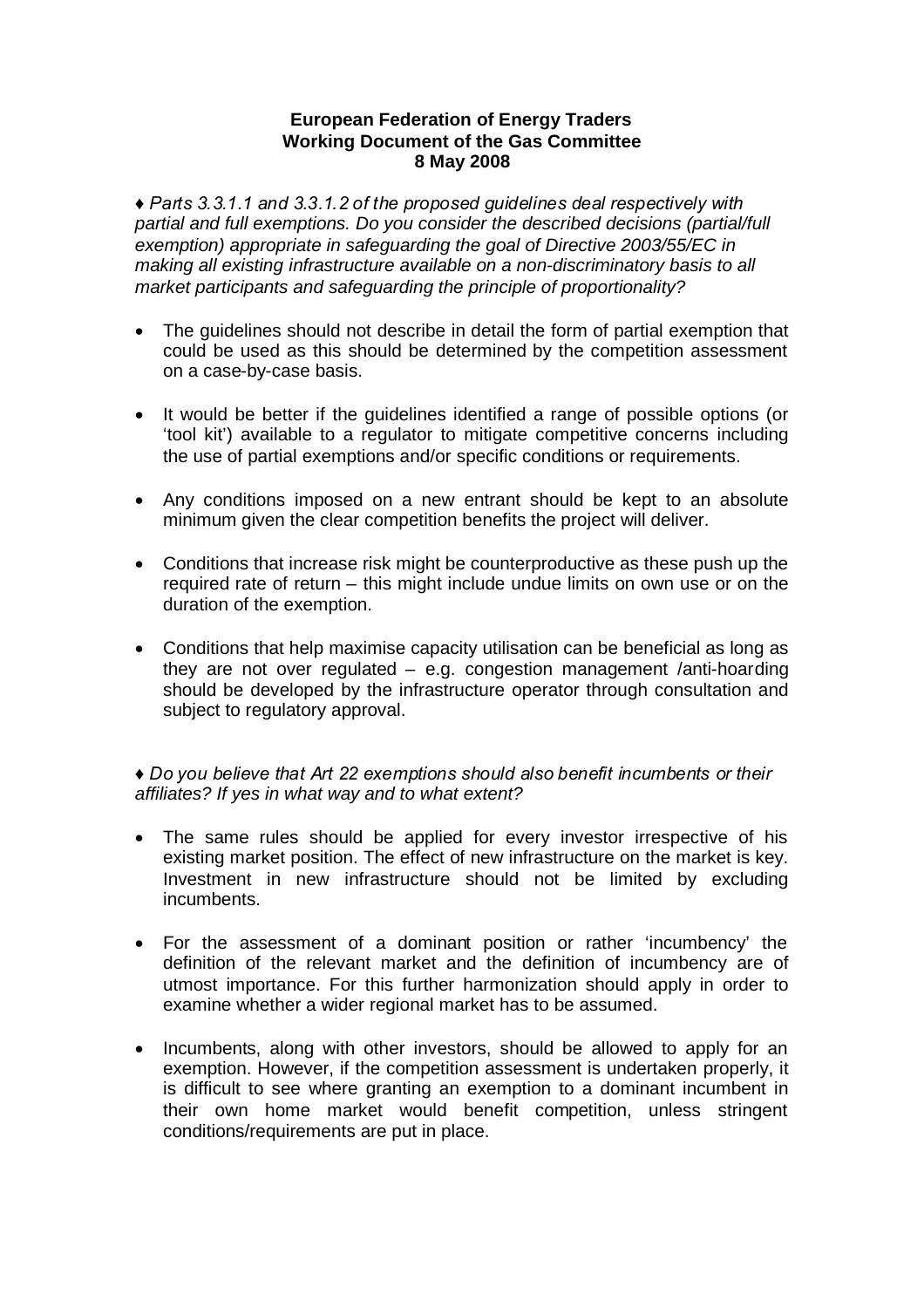*♦Do you agree that under certain circumstances, deciding authorities should be entitled to review the exemption? How can it be assured that this does not undermine the investment?*

- Regulatory certainty is crucial for investment decisions. Any mandated requirement to review an exemption after a defined period of time will seriously undermine investment. That said, a competent authority should always have the option of reviewing an exemption but only if market conditions and structure have changed such that the exemption is now detrimental to competition and security of supply. For example, rates of return in excess of those anticipated under the initial project plans would not be sufficient evidence to constitute a review of the exemption whereas a review might be warranted if there were ongoing failures to allocate unused capacity or a serious reduction in liquidity in the relevant wholesale market.
- A review should only be undertaken in circumstances where the competent authority demonstrates with evidence why it is necessary. Transparency in the review process would be crucial to ensure that confidence, both in the market and in future investment decisions, is not undermined.